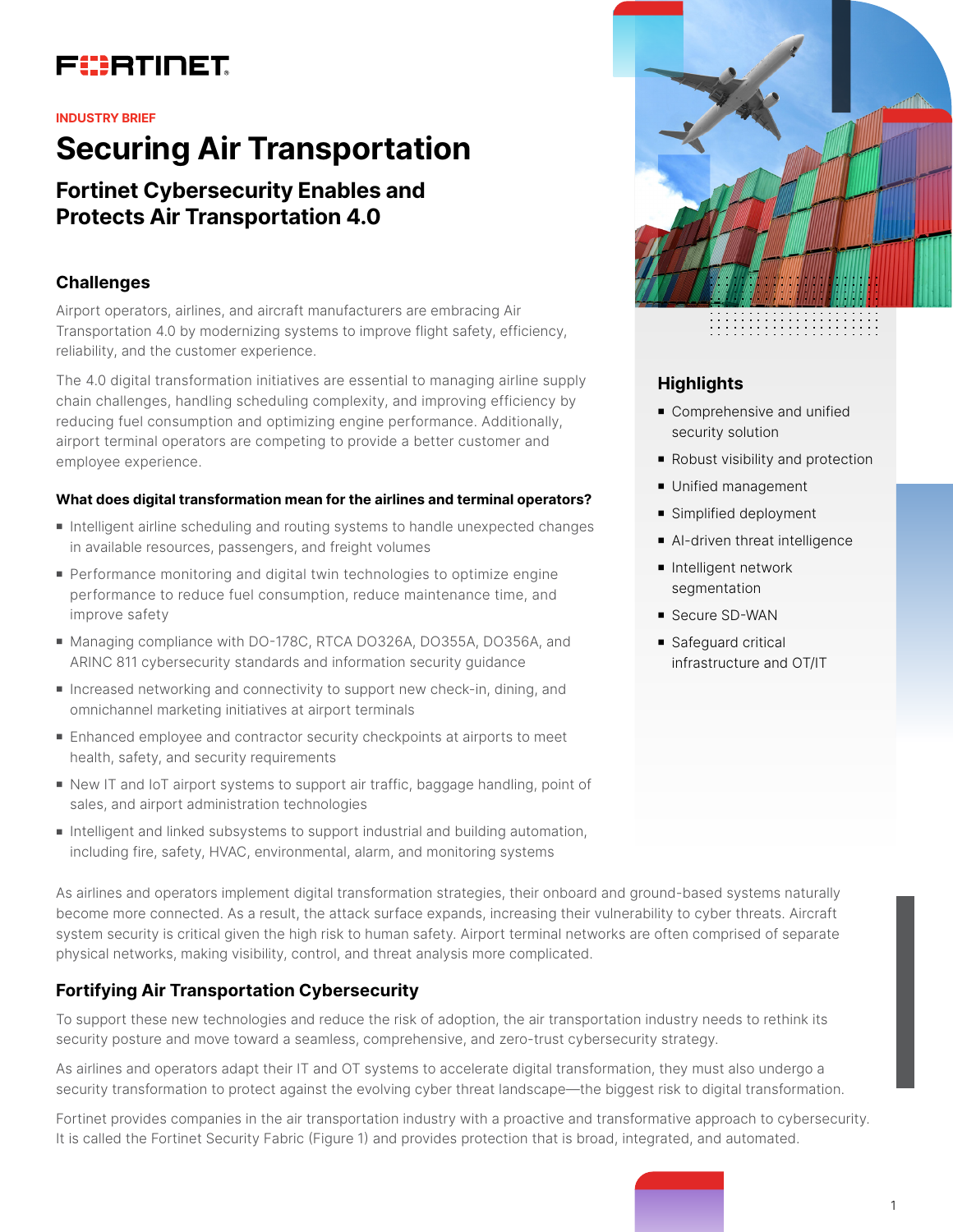

Figure 1: Fortinet Security Fabric.

# **Broad**

Visibility and protection of the entire digital attack surface to better manage risk.

# **Integrated**

Solution that reduces management complexity and shares threat intelligence.

# **Automated**

Self-healing networks with AI-driven security for fast and efficient operations.

# **The Fortinet Security Fabric in Action for the Air Transportation Industry**

From secure software-defined wide-area network (SD-WAN) access to intelligent network segmentation, the Fortinet Security Fabric ensures that critical resources and data are protected, business activities are uninterrupted, and operational costs optimized.



## **Single Box Solution**

FortiGate firewall solutions are compact, cost-effective, all-in-one security appliances that reduce the complexity and risks of multivendor solutions. They include high-performance firewall, virtual private network (VPN) functionality, intrusion protection system (IPS), application control, URL filtering, antivirus, antispam, and integrated wired and wireless capabilities—and are easily managed via a single console.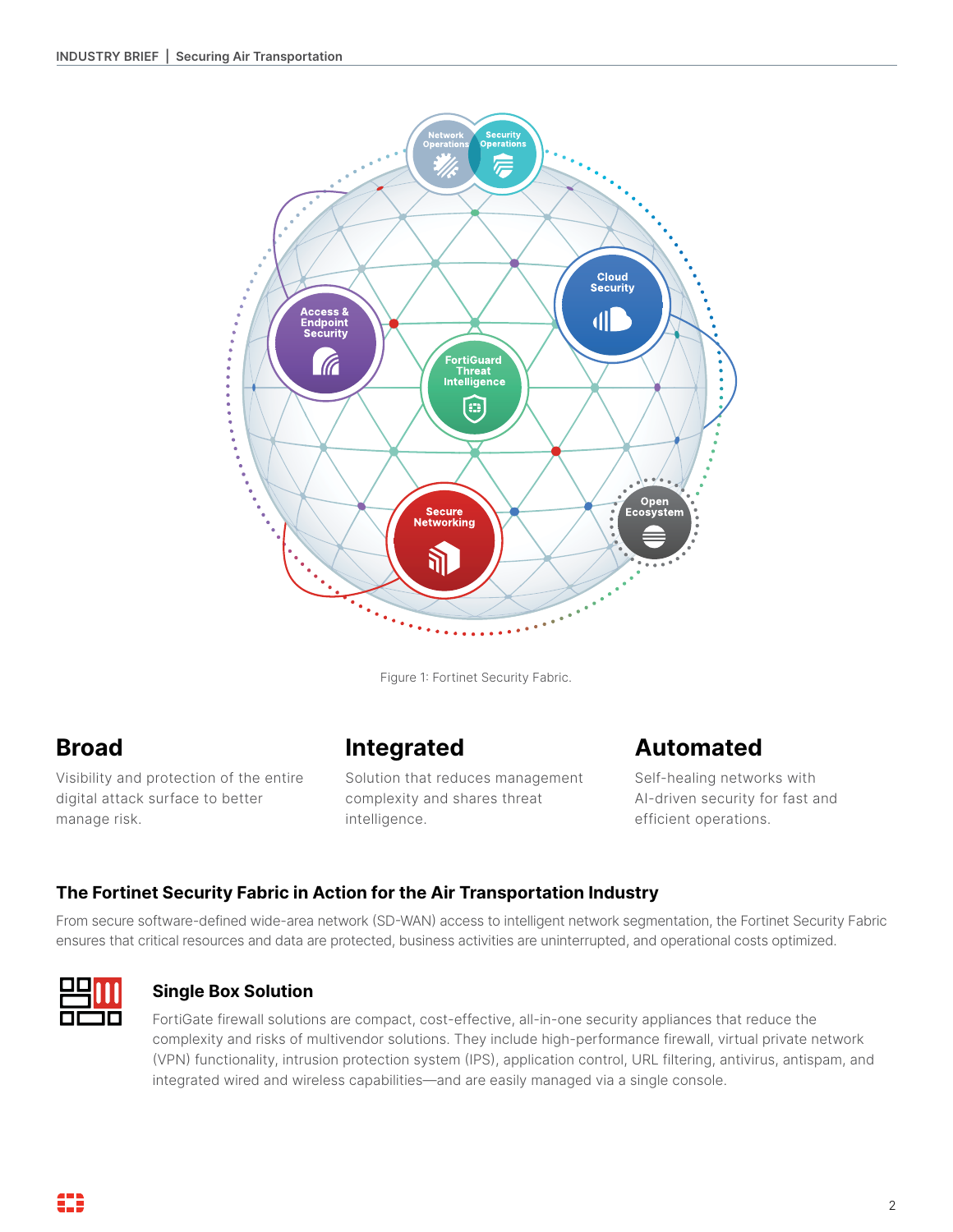

# **Ease of Deployment**

Fortinet's solution for the air transportation industry addresses one of the major issues in a shipping company's environment—easily deploying technology to multiple locations with no on-site expertise. Through the use of FortiDeploy, Fortinet's cloud-based deployment and management solution, remote systems can be easily and centrally configured. Once shipped to the remote location, all that is required is to plug in the cables and power it on.



## **Intelligent Network Segmentation**

With Fortinet's solution, segmenting the network and devices is about assigning policies and managing risk:

**Identify Risk:** With Fortinet's intelligent segmentation, users, data, devices, locations, and a host of other criteria can be used to identify categories and assess risk.

**Manage Policies and Devices:** The Fortinet solution can provide the granularity to see all device activity and set policies appropriately. It also has the flexibility to set policies by type of device or by users and traffic type.

**Exert Control:** The Fortinet solution can secure critical network zones and grant device privileges, based on the risk profile, without compromising other segments of the network.



## **Unified Management**

Day-to-day management of the Fortinet solution is simplified by a single-pane-of-glass management capability. Regardless of the mix of products or configuration at an individual site, all aspects of control and configuration are handled centrally to reduce complexity and improve day-to-day operations.



## **Secure SD-WAN**

Fortinet makes it easy to deploy and manage the right security in the right place with our Secure SD-WAN solution. The solution links network and security paths across the world through the internet, 3G/4G/5G, or SATCOM links, making it a truly borderless infrastructure. It provides application visibility for encrypted traffic and smart load balancing that helps to reduce WAN cost without impacting the service-level agreement for business applications.



## **Real-time Actionable AI-driven Threat Intelligence**

Powered by FortiGuard, Fortinet's solution for the air transportation industry receives tailored threat intelligence data to mitigate malicious activities. The consolidated architecture enables fast reaction times to security incidents. With each Fortinet appliance receiving security updates from FortiGuard, elements can rapidly exchange threat intelligence, ensuring that end-to-end, seamless security and coordinated actions are maintained for an automated response to threats. The power of FortiGuard is the culmination of people, in-house and patented technology, and experience.



# **Safeguarding Critical Infrastructure**

The Fortinet solution unifies the best of current IT network security capabilities with an extensive understanding of the OT world and its processes and protocols by providing:

- Zero-trust network access
- Secure physical to digital transformation
- Top-rated, industrial-control-specific protection from advanced threats
- **Broad visibility**
- **n** Integrated detection
- **Automated response**